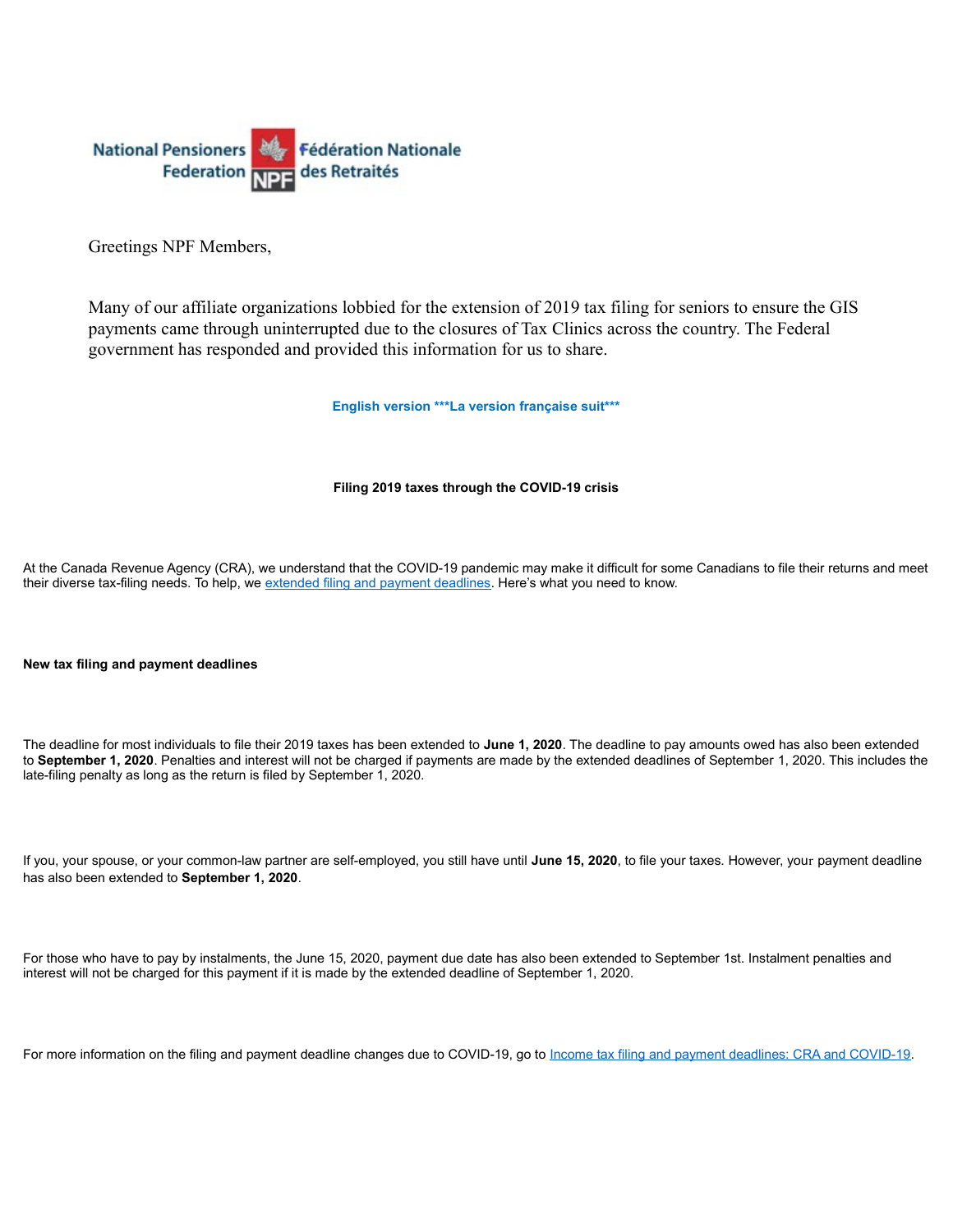## **Why file by the deadline if no payment is due until September 1?**

Filing by the deadline will minimize impacts to your benefit and credit payments. If your 2019 return has not been assessed by the CRA, information from your 2018 return will be used to calculate benefit and credit payments until September 2020. That will ensure you continue to receive important [payments](https://www.canada.ca/en/revenue-agency/news/2020/05/benefits-payments-for-eligible-canadians-to-continue-until-fall-2020.html?utm_source=stkhldrs&utm_medium=eml&utm_campaign=flngtxscvd19) that will help through the COVID-19 crisis. However, you may not be getting exactly the right amounts. By filing a return by the deadline, you will minimize this impact. Also, if you are owed a refund, the earlier you file, the earlier it will arrive in your pocket. By registering for [direct deposit,](http://www.canada.ca/cra-direct-deposit?utm_source=stkhldrs&utm_medium=eml&utm_campaign=flngtxscvd19) you'll get your refund even faster.

We have resources to help you file:

- [Get Ready to do your taxes](https://www.canada.ca/en/revenue-agency/campaigns/taxes-get-ready.html?utm_source=stkhldrs&utm_medium=eml&utm_campaign=flngtxscvd19) get helpful information to start the return filing process.
- [Doing Your Taxes](https://www.canada.ca/en/services/taxes/income-tax/personal-income-tax/doing-your-taxes.html?utm_source=stkhldrs&utm_medium=eml&utm_campaign=flngtxscvd19) a step-by-step guide on completing and sending your taxes to the CRA.
- [NETFILE certified tax software](https://www.canada.ca/en/revenue-agency/services/e-services/e-services-individuals/netfile-overview/certified-software-netfile-program.html?utm_source=stkhldrs&utm_medium=eml&utm_campaign=flngtxscvd19) find certified tax software you can use to file online, some of which are free.
- [Virtual tax clinics](https://www.canada.ca/en/revenue-agency/campaigns/covid-19-update/covid-19-outreach-liaison-officer-services/virtual-clinics.html?utm_source=stkhldrs&utm_medium=eml&utm_campaign=flngtxscvd19) community organizations are hosting free virtual tax clinics where a volunteer can help you file your return over the telephone or using a video conferencing application.

Help us assess your return faster! If you already filed a 2019 paper return that we have not processed yet, you can file it again online using NETFILE [certified tax software.](https://www.canada.ca/en/revenue-agency/services/e-services/e-services-individuals/netfile-overview/certified-software-netfile-program.html?utm_source=stkhldrs&utm_medium=eml&utm_campaign=flngtxscvd19) However, it can't be used for returns the software says must be paper-filed or returns [excluded from electronic filing.](https://www.canada.ca/en/revenue-agency/services/e-services/e-services-individuals/netfile-overview/eligibility.html?utm_source=stkhldrs&utm_medium=eml&utm_campaign=flngtxscvd19)

If you need to [change your tax return,](https://www.canada.ca/en/revenue-agency/services/tax/individuals/topics/about-your-tax-return/change-your-return.html?utm_source=stkhldrs&utm_medium=eml&utm_campaign=flngtxscvd19) submit your request electronically using Change My Return in [My Account](https://www.canada.ca/en/revenue-agency/services/e-services/e-services-individuals/account-individuals.html?utm_source=stkhldrs&utm_medium=eml&utm_campaign=flngtxscvd19) or [ReFILE](https://www.canada.ca/en/revenue-agency/services/e-services/e-services-businesses/refile-online-t1-adjustments-efile-service-providers.html?utm_source=stkhldrs&utm_medium=eml&utm_campaign=flngtxscvd19) with the same [certified tax](https://www.canada.ca/en/revenue-agency/services/e-services/e-services-individuals/netfile-overview/certified-software-netfile-program.html?utm_source=stkhldrs&utm_medium=eml&utm_campaign=flngtxscvd19)  [software](https://www.canada.ca/en/revenue-agency/services/e-services/e-services-individuals/netfile-overview/certified-software-netfile-program.html?utm_source=stkhldrs&utm_medium=eml&utm_campaign=flngtxscvd19) you originally used to file your income tax return. Your reassessment will be completed much quicker. You may be able to submit your request electronically even if you already submitted one by mail.

**Take advantage of the CRA's digital services**

The CRA's digital services make it easier to manage your tax and benefit affairs from home. Our [online tools](https://www.canada.ca/en/revenue-agency/services/e-services/e-services-individuals.html?utm_source=stkhldrs&utm_medium=eml&utm_campaign=flngtxscvd19) can help you through the COVID-19 crisis and beyond.

Register for [My Account](https://www.canada.ca/en/revenue-agency/services/e-services/e-services-individuals/account-individuals.html?utm_source=stkhldrs&utm_medium=eml&utm_campaign=flngtxscvd19) to easily view and update your personal and direct deposit information, view the status of your return or refund, and view your benefit and credit information. Since March 1st, 2020, over 2.5 million people have registered for My Account to make it easier to get payments such as the Canada Emergency Response Benefit.

Once you are signed up for [My Account,](https://www.canada.ca/en/revenue-agency/news/newsroom/tax-tips/tax-filing-season-media-kit/tfsmk-going-digital-makes-easy-taxes.html?utm_source=stkhldrs&utm_medium=eml&utm_campaign=flngtxscvd19) you can also sign up for [Email notifications](https://www.canada.ca/en/revenue-agency/services/e-services/e-services-individuals/online-mail-helping-you-organize-your-canada-revenue-agency-mail.html?utm_source=stkhldrs&utm_medium=eml&utm_campaign=flngtxscvd19) to receive all your CRA mail electronically, such as your notice of assessment or reassessment, benefit notices, and instalment payment reminders. As a result, mail from the CRA will get to you as soon as possible. For